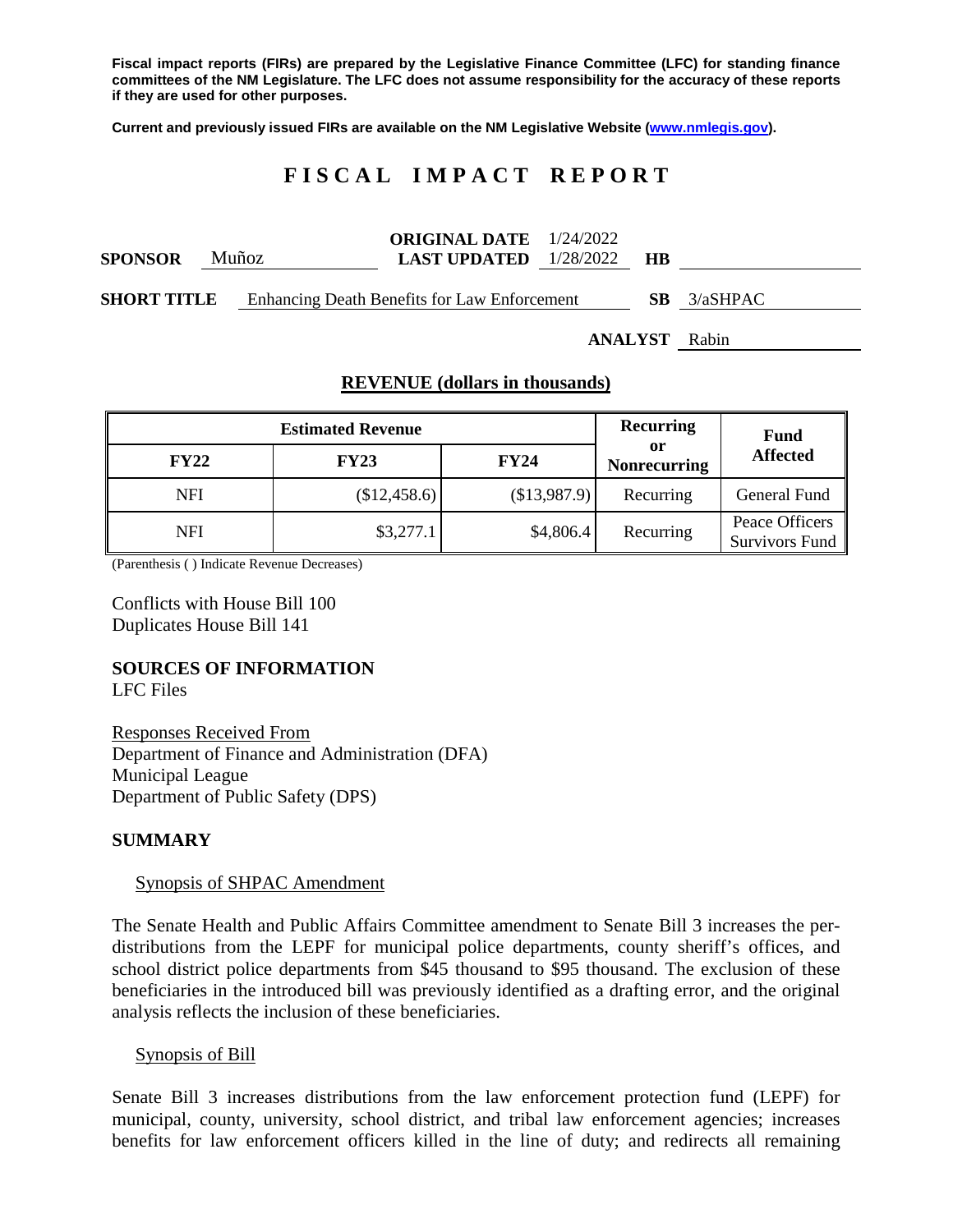balances in the LEFP from the general fund to the peace officers', New Mexico mounted patrol members', and reserve police officers' survivors fund (peace officers' survivors fund, or POSF).

SB3 increases the per-department distributions from the LEPF for university police departments from \$45 thousand to \$95 thousand; analysis from the Municipal League states the bill's intent is to also increase per-department distributions for municipal police departments, county sheriff's offices, and school district police departments from \$45 thousand to \$95 thousand, and their exclusion in the current version of the bill reflects a drafting error that will be rectified by a forthcoming amendment.

SB3 further increases the per-officer distributions from the LEPF for municipal police departments, county sheriff's offices, school police departments, and tribal police departments from \$1,000 to \$1,500, and increases the per-officer distribution for school resource officers employed by municipal police departments, county sheriff's offices, and school district police departments from \$1,000 to \$1,500.

Additionally, SB3 increases death benefits paid from the POSF for officers killed in the line of duty from \$250 thousand to \$1 million, and increases the minimum balance to be kept in that fund (provided by the LEPF) from \$350 thousand to \$1 million.

Finally, SB3 redirects remaining balances in excess of \$100 thousand in the LEPF at the end of the fiscal year from the general fund to the POSF.

The effective date of this bill is July 1, 2022.

Notably, Laws 2020, Chapter 67 (House Bill 184), made significant increases to LEPF distributions and added beneficiaries but does not take effect until July 1, 2022. These changes included increasing all per-department distributions to \$45 thousand (SB3 would further increase these to \$95 thousand), increasing per-officer distributions from \$600 to \$1,000 (SB3 would further increase these to \$1,500), and adding \$1,000 per-officer distributions for school resource officers (SB3 would increase these to \$1,500). SB3 would make these additional changes before 2020 HB184's changes took effect.

## **FISCAL IMPLICATIONS**

Fiscal implications of SB3 are outlined in detail below, including

- General fund revenues will be reduced by \$12.5 million in FY23, \$14 million in FY24, and \$15.5 million in FY25;
- Revenues to the POSF will be increased by \$3.3 million in FY23, \$4.8 million in FY24, and \$6.3 million in FY25;
- Because the uses of the POSF are limited to death benefits and relatively few officers are killed in the line of duty in New Mexico, the fund will have a balance of almost \$20 million by the end of FY26, which cannot be used for other purposes;
- If LEPF revenues fall below \$22 million (which they have every year since FY08 except FY21), the Department of Public Safety will not receive its \$2 million distribution for governor-ordered special deployment operations; and,
- If LEPF revenues fall below \$20 million (which they have every year since FY08 except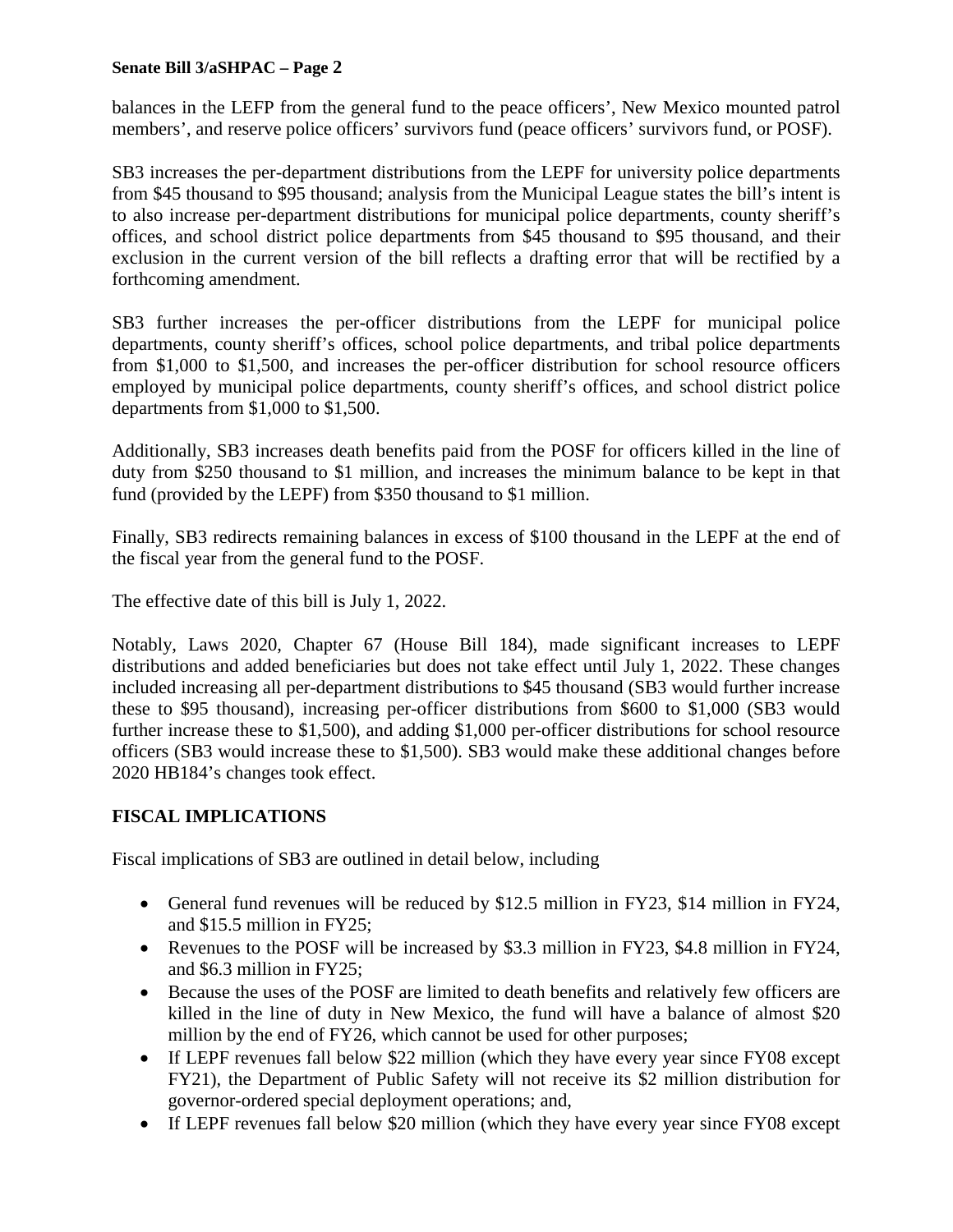FY18 and FY21), other law enforcement agency beneficiaries will see their distributions reduced.

*General Fund Revenue Impacts.* The LEPF intercepts general fund revenue and redirects it to distributions to local law enforcement agencies, NMLEA, and DPS. Under current law, remaining balances in excess of \$100 thousand at the end of the fiscal year revert to the general fund, so any changes to the fund's revenues or distributions impact the general fund. In addition to increasing LEPF distributions, SB3 would redirect those remaining balances from the general fund to the POSF. The fiscal impact of these changes is therefore considered a recurring reduction in general fund revenue.

In combination with changes to LEPF distributions under 2020 HB184, which also take effect in FY23, LFC staff project SB3 will increase distributions to law enforcement agencies by \$9.2 million in FY23 and future fiscal years, and will result in additional reversion to the POSF of \$3.3 million in FY23, \$4.8 million in FY24, and \$6.3 million in FY25. Overall, this will result in reductions to general fund revenue of \$12.5 million in FY23, \$14 million in FY24, and \$15.5 million in FY25. For more details, see Attachment 1.

*Peace Officers' Survivors Fund Uses.* The POSF may only be used to pay death benefits for officers killed in the line of duty. Between 2011 and 2020, nine New Mexico law enforcement officers were killed in the line of duty (either accidentally or feloniously), an average of less than one per year. Assuming an average of one officer is killed in future years, the POSF would pay a total of \$1 million each year under SB3. However, the transfers from the LEPF to the POSF proposed under SB3 would result in much higher revenues than the fund would use. As a result, LFC staff project the POSF under SB3 would carry a balance of \$2.9 million at the end of FY23, \$6.9 million at the end of FY24, \$12.5 million at the end of FY25, and \$19.7 million at the end of FY26. With no other allowable uses of the POSF, these funds would remain unused. For more details, see Attachment 1.

*LEPF Revenues.* LEPF revenue is volatile and, historically, the fund would not always have been able to handle these increased distributions, resulting in decreased allocations. The LEPF is funded from 10 percent of all money received for fees, licenses, penalties, and taxes from life, general casualty, and title insurance business pursuant to the New Mexico Insurance Code. The nature of the insurance business means revenue received will fluctuate from year to year depending on the volume of related insurance business activity. LFC analysis of LEPF revenue since FY08 shows the fund would have been unable to sustain anticipated FY23 expenditures under SB3 (\$22 million prior to POSF reversions) in any year except FY21.

Section 29-13-4(D) NMSA 1978 provides that, should the amount of funds in the LEPF be insufficient to cover total allocations, the Department of Finance and Administration (DFA) shall reduce the allocations to

**Historical LEPF Revenues and Reversions (in thousands)**

| <b>Fiscal Year</b> | Revenue     | <b>GF Reversion</b> |  |  |  |  |  |  |
|--------------------|-------------|---------------------|--|--|--|--|--|--|
| <b>FY08</b>        | \$12,024.9  | \$6,699.1           |  |  |  |  |  |  |
| FY09               | \$12,594.8  | \$6,792.1           |  |  |  |  |  |  |
| FY10               | \$15,573.1  | \$9,768.3           |  |  |  |  |  |  |
| FY11               | \$14,544.7  | \$9,089.3           |  |  |  |  |  |  |
| <b>FY12</b>        | \$13,471.4  | \$8,290.8           |  |  |  |  |  |  |
| FY13               | \$9,846.0   | \$4,497.7           |  |  |  |  |  |  |
| FY14               | \$9,012.1   | \$3,936.3           |  |  |  |  |  |  |
| FY15               | \$13,229.0  | \$7,646.9           |  |  |  |  |  |  |
| FY16               | \$21,053.6  | \$15,277.2          |  |  |  |  |  |  |
| FY17               | \$19,382.6  | \$18,382.6          |  |  |  |  |  |  |
| FY18               | \$19,425.9  | \$13,704.5          |  |  |  |  |  |  |
| FY19               | \$17,202.0  | \$11,967.1          |  |  |  |  |  |  |
| FY20               | \$19,894.3  | \$14,604.3          |  |  |  |  |  |  |
| FY21               | \$23,149.3  | \$17,358.8          |  |  |  |  |  |  |
| Total:             | \$208,378.6 | \$134,523.9         |  |  |  |  |  |  |

Source: DFA audits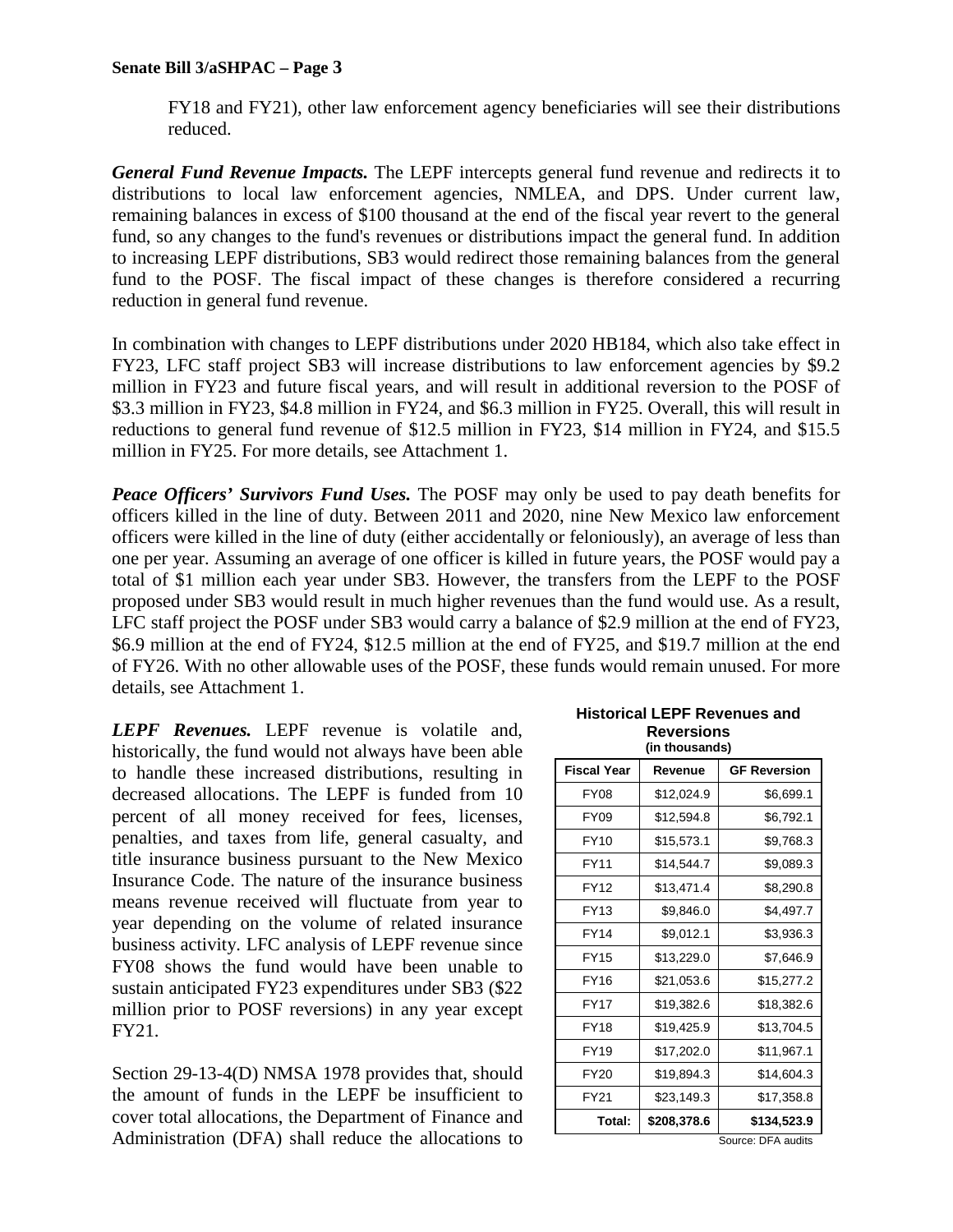tribal police departments and some allocations to local law enforcement agencies to the maximum amount permitted by available funds. Additionally, the \$2 million distribution to the Department of Public Safety (DPS) for governor-ordered special deployment operations will only be distributed if the balance in the LEPF is sufficient after all other distributions have been made. Historically, the POSF would not have been able to maintain the proposed SB3 distributions without cutting the entirety of the DPS distribution *and* reducing distributions to other beneficiaries in any year since FY08 except FY18 and FY21.

## **SIGNIFICANT ISSUES**

SB3 has a significant, recurring negative impact to the state general fund of \$12.5 million in FY23, \$14 million in FY24, and \$15.5 million in FY25. The significant revenues from LEPF reversions have contributed to balancing the budget during oil and gas revenue declines.

SB3 is further expected to result in significant unused balances in the POSF that are anticipated to approach \$20 million by the end of FY26 and continue to grow in future fiscal years.

DPS's Law Enforcement Academy Board is responsible for overseeing police officer training and conduct but has no power to enforce compliance with its reporting requirements or investigations, and often faces issues ensuring law enforcement agencies fulfill their statutory reporting obligations. DPS has also faced difficulties obtaining data on crime reports from local law enforcement agencies, despite statutory requirements agencies make such reports. LFC has previously noted that making law enforcement agencies' distributions from the LEPF contingent on compliance with these statutory requirements could improve the board's ability to fulfill its mission and DPS's ability to effectively report on crime trends in New Mexico.

The Municipal League offers the following comments:

The bill would increase death benefits for families of fallen law enforcement officers from \$250,000 to \$1 million, better aligning with costs of raising children and replacement of lost income. For example, a 20[1](#page-3-0)5 USDA study<sup>1</sup> found that the cost of raising a child in New Mexico is estimated at nearly \$250,000 from birth through age 18. Many officers have multiple children, leaving current death benefits insufficient to support many families. The increase also better addresses lost retirement benefits of fallen officers. Current survivor pension benefits under PERA do not make up the loss of income for most families of fallen officers.

## **ADMINISTRATIVE IMPLICATIONS**

DPS generally budgets two payouts of \$250 thousand from the POSF for each year in its Law Enforcement Program. Budget adjustment requests (BARs) for additional payouts during a fiscal year are subject to the current budget adjustment language in the annual General Appropriation Act (GAA). DPS did not request additional language for this purpose be included in the 2022 GAA, so its budget adjustments for this purpose would be subject to a 5 percent cap. Increasing the benefit to \$1,000,000 would exceed that cap. The agency suggests language be added to SB3 exempting relevant budget increases for POSF payouts from any language restricting those

<span id="page-3-0"></span> <sup>1</sup> [https://fns-prod.azureedge.net/sites/default/files/CRC\\_Infographic-2015.2.pdf](https://fns-prod.azureedge.net/sites/default/files/CRC_Infographic-2015.2.pdf)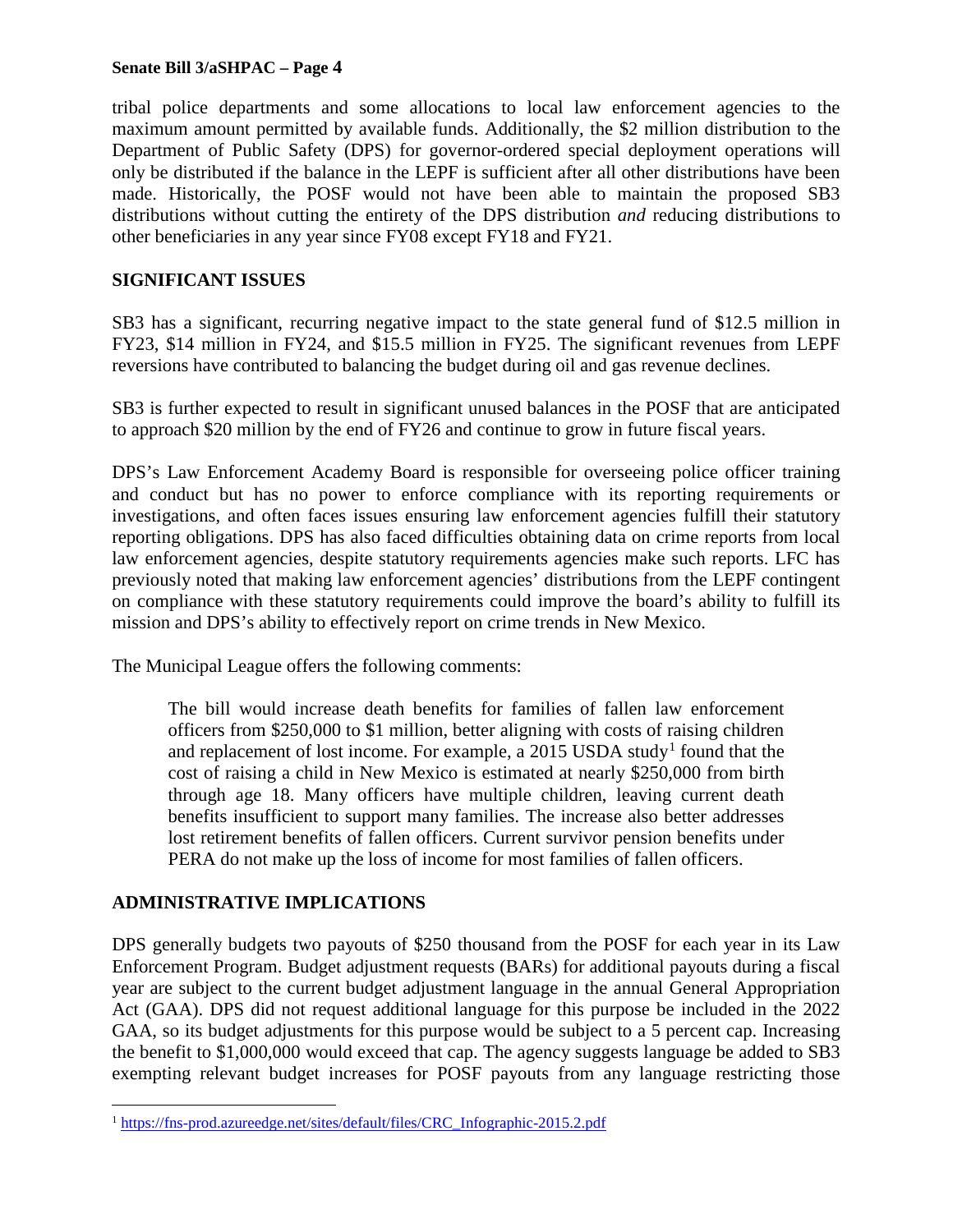increases in the GAA.

DFA reports that if SB3 is enacted, its Local Government Division will update the LEPF Rule (2.110.3 New Mexico Administrative Code) to include the higher distribution amounts proposed in the bill. In addition, the division will update the current application to include the new distribution amounts proposed.

## **CONFLICT, DUPLICATION**

SB3 conflicts with House Bill 100, which proposes to increase death benefits from the POSF from \$250 thousand to \$500 thousand and increases the minimum balance required to be maintained in the fund (supplied by the LEPF) from \$350 thousand to \$500 thousand.

SB3 as amended duplicates House Bill 141.

## **OTHER SUBSTANTIVE ISSUES**

*Current Allocations and Allowable Uses of LEPF.* In FY21, LEPF made allocations to all 33 county sheriffs and 95 municipal police departments around the state, as well as 10 tribal police departments and six university police departments. Currently, by statute (29-13-7 NMSA 1978), the allowable uses of the LEPF include

- Maintaining the balance of the peace officers', New Mexico mounted patrol members', and reserve police officers' survivors fund at a minimum amount of \$350 thousand;
- For the law enforcement academy, providing tourniquet and trauma kits and training on their use (from a specific distribution of \$24.5 thousand);
- For DPS, overtime, travel, fuel, per diem, and ammunition expenses related to governorordered special deployments (from a specific distribution of \$2 million under 2020 HB184, effective in FY23);
- For law enforcement agency beneficiaries:
	- o The repair and purchase of law enforcement apparatus and equipment, including the financing and refinancing thereof, that meet minimum nationally recognized standards;
	- o The purchase of law enforcement equipment, including protective vests, for police dogs;
	- o Expenses associated with advanced law enforcement planning and training;
	- o School resource officer training for county sheriffs and municipal and school district police departments (from a specific per-officer allocation under 2020 HB184, effective in FY23);
	- o Complying with match or contribution requirements for the receipt of federal funds relating to criminal justice programs;
	- o No more than 50 percent of the replacement salaries of law enforcement personnel participating in basic law enforcement training; and,
	- o Contingent on the availability of funding and until June 30, 2021, a law enforcement officer retention payment in the amount of \$7,500; provided that
		- The distribution is requested by a municipality or county law enforcement agency that on January 1, 2018, had a staffing vacancy rate of at least 10 percent to retain a law enforcement officer who is certified in accordance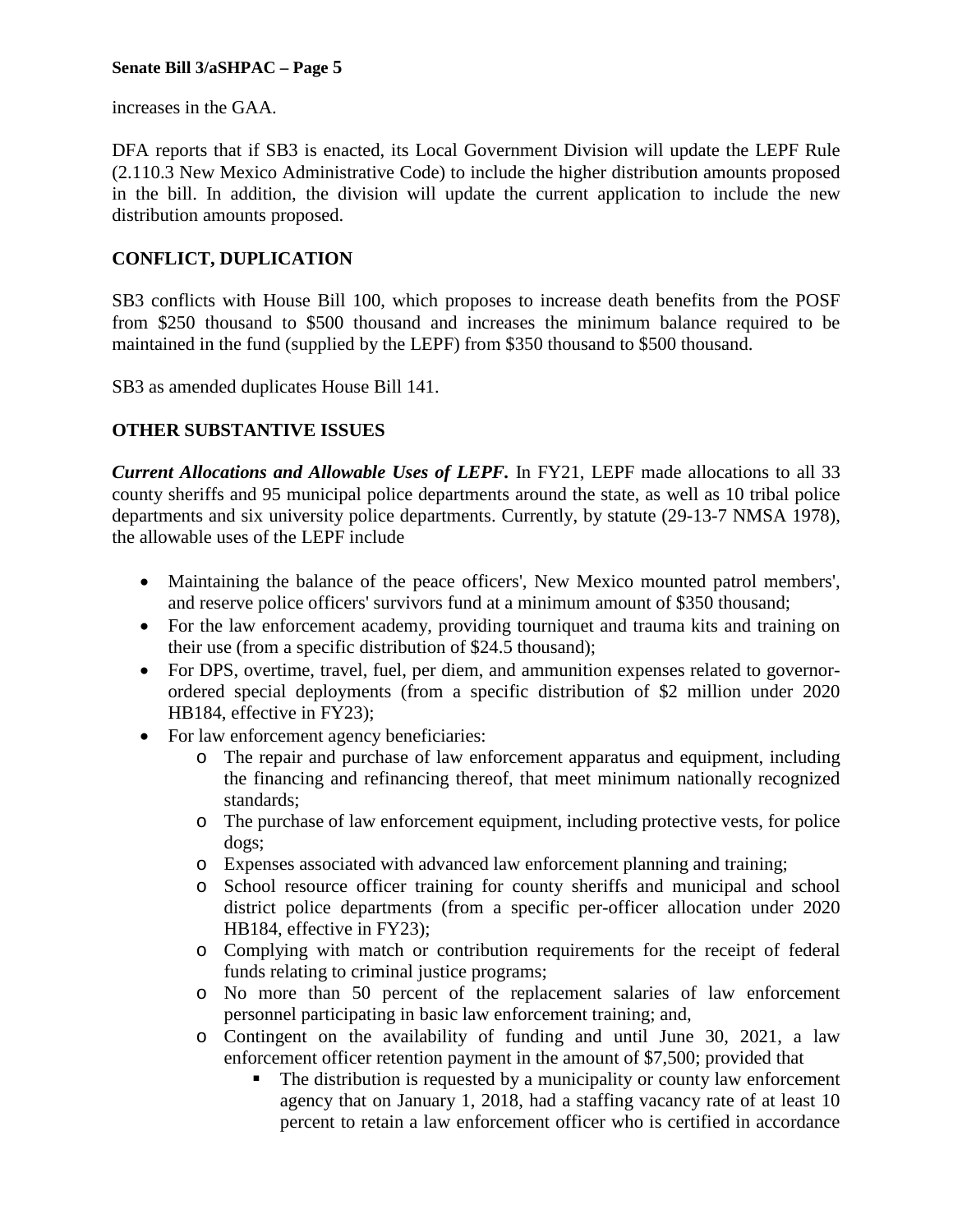with the Law Enforcement Training Act and has at least 20 years of actual service credit earned under a municipal police member coverage plan as determined by the public employees retirement association;

- The municipality or county law enforcement agency provides \$7,500 in matching funds to the law enforcement officer; and
- The distribution and the matching funds paid to a law enforcement officer shall not constitute the officer's base salary or wages and shall not be considered to be salary or otherwise be used to determine a pension for the purposes of the Public Employees Retirement Act.

## **ALTERNATIVES**

Rather than directing significant funds to the POSF that cannot be expended, the Legislature may wish to consider directing some of these funds to other purposes to support New Mexico law enforcement officers. For example, House Bill 86 would create the law enforcement retention fund to provide retention differential payments to law enforcement officers statewide at five-year intervals, but is not fully funded for an initial five-year cycle and would not receive recurring funding. Residual LEPF benefits in excess of what is needed to provide survivors benefits could be used for a nonrecurring appropriation or to provide a recurring funding stream to this fund.

### **AMENDMENTS**

As noted under Administrative Implications, above, DPS suggests language be added to SB3 exempting relevant budget increases for POSF payouts from any language restricting those increases in the GAA.

Attachments

1. LEPF and POSF Sources and Uses, FY20 – FY26

ER/al